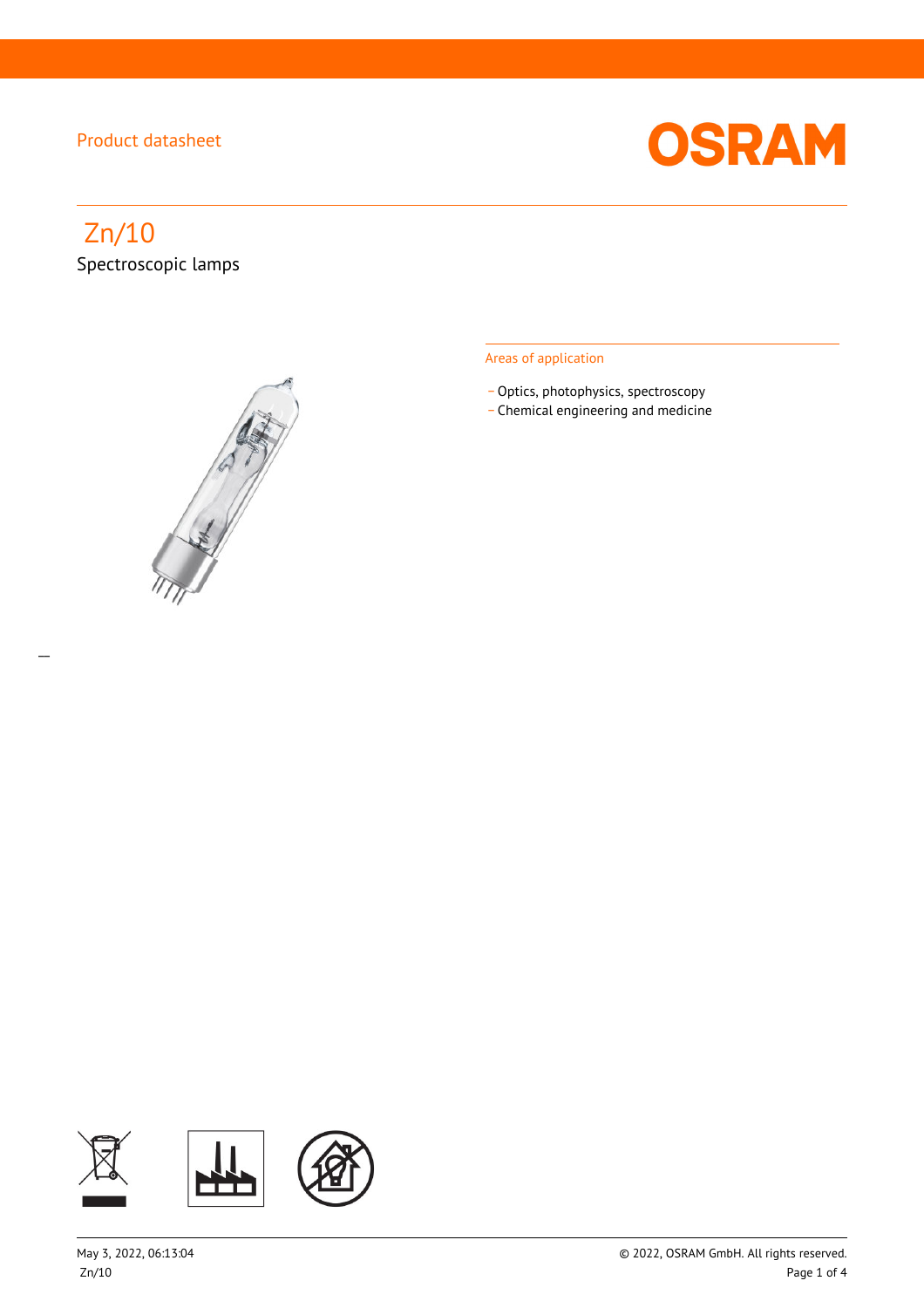#### Technical data

#### **Product information**

| Order reference        | ZN/10 1A PICO |  |  |
|------------------------|---------------|--|--|
| <b>Electrical data</b> |               |  |  |
| Lamp voltage           | 15 V          |  |  |
| <b>Nominal current</b> | 1.00A         |  |  |
| Type of current        | AC            |  |  |
| <b>Nominal wattage</b> | 15.00 W       |  |  |

### **Dimensions & weight**



 $\overline{a}$ 

| <b>Filament length</b> | 7.00 mm  |
|------------------------|----------|
| Filament diameter      | $6.0$ mm |

#### **Temperatures & operating conditions**

| 350 °C<br>Max. permitted ambient temp. pinch point |
|----------------------------------------------------|
|----------------------------------------------------|

#### **Additional product data**

| Design / version                   | Zinc              |
|------------------------------------|-------------------|
| <b>Base (standard designation)</b> | PICO <sub>9</sub> |

#### **Country specific categorizations**

**Order reference** ZN/10 1A PICO

#### **Environmental information**

#### **Information according Art. 33 of EU Regulation (EC) 1907/2006 (REACh)**

**Date of Declaration** 18-02-2022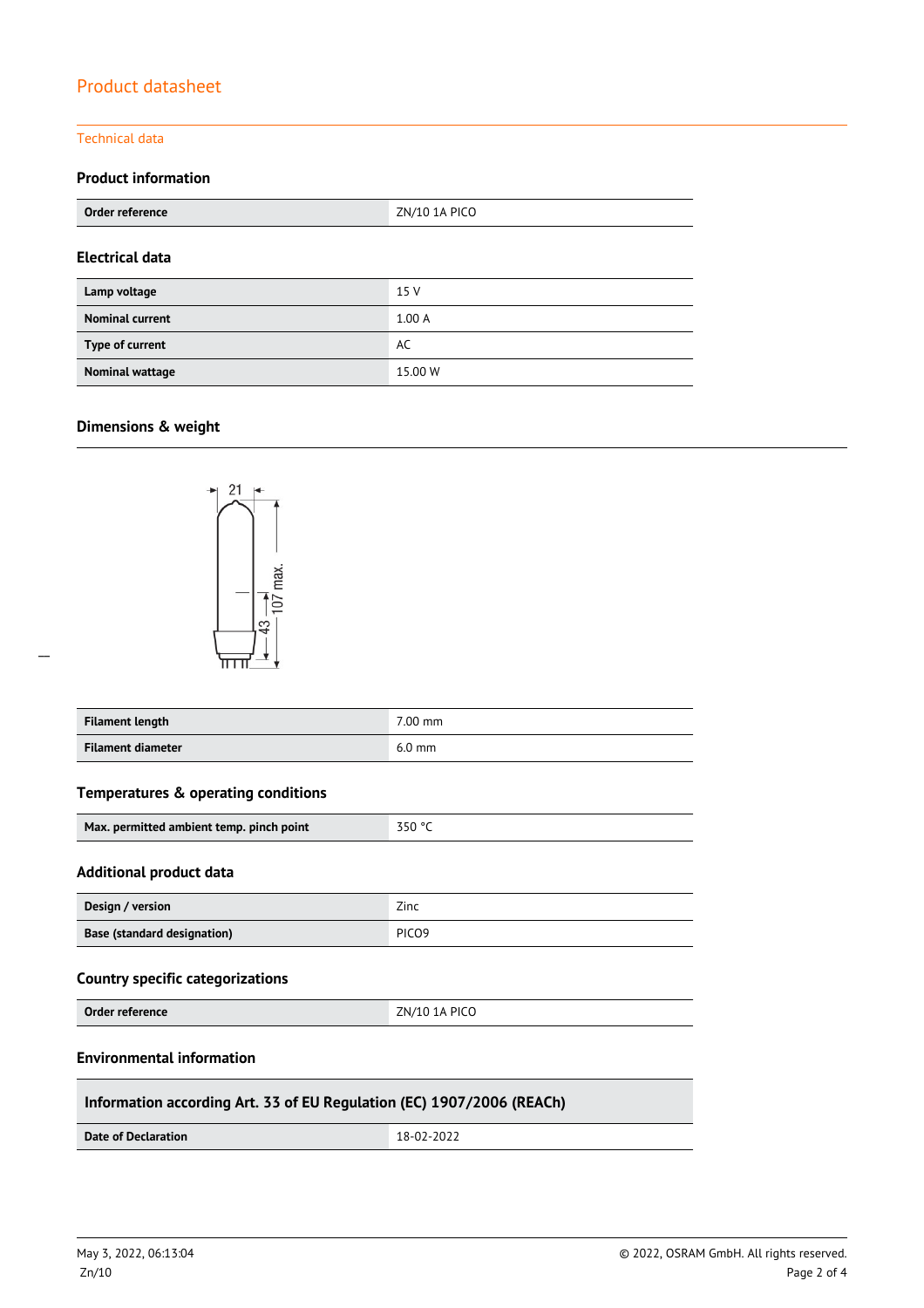| <b>Primary Article Identifier</b> | 4050300212234                                                                                         |  |
|-----------------------------------|-------------------------------------------------------------------------------------------------------|--|
| Candidate List Substance 1        | Lead                                                                                                  |  |
| CAS No. of substance 1            | 7439-92-1                                                                                             |  |
| <b>Safe Use Instruction</b>       | The identification of the Candidate List substance is<br>sufficient to allow safe use of the article. |  |
| Declaration No. in SCIP database  | 255BCA55-B7C4-4110-9636-9813CED67351                                                                  |  |

#### Country specific information

| <b>Product code</b> | <b>METEL code</b> | SEG-No.                  | <b>STK</b> number | UK Org                   |
|---------------------|-------------------|--------------------------|-------------------|--------------------------|
| 4050300212234       | OSRSPZN10         | . .                      | 4295817           | $\overline{\phantom{a}}$ |
| 4050300750569       | OSRSPZN10         | $\overline{\phantom{a}}$ | 4295817           | $\overline{\phantom{a}}$ |